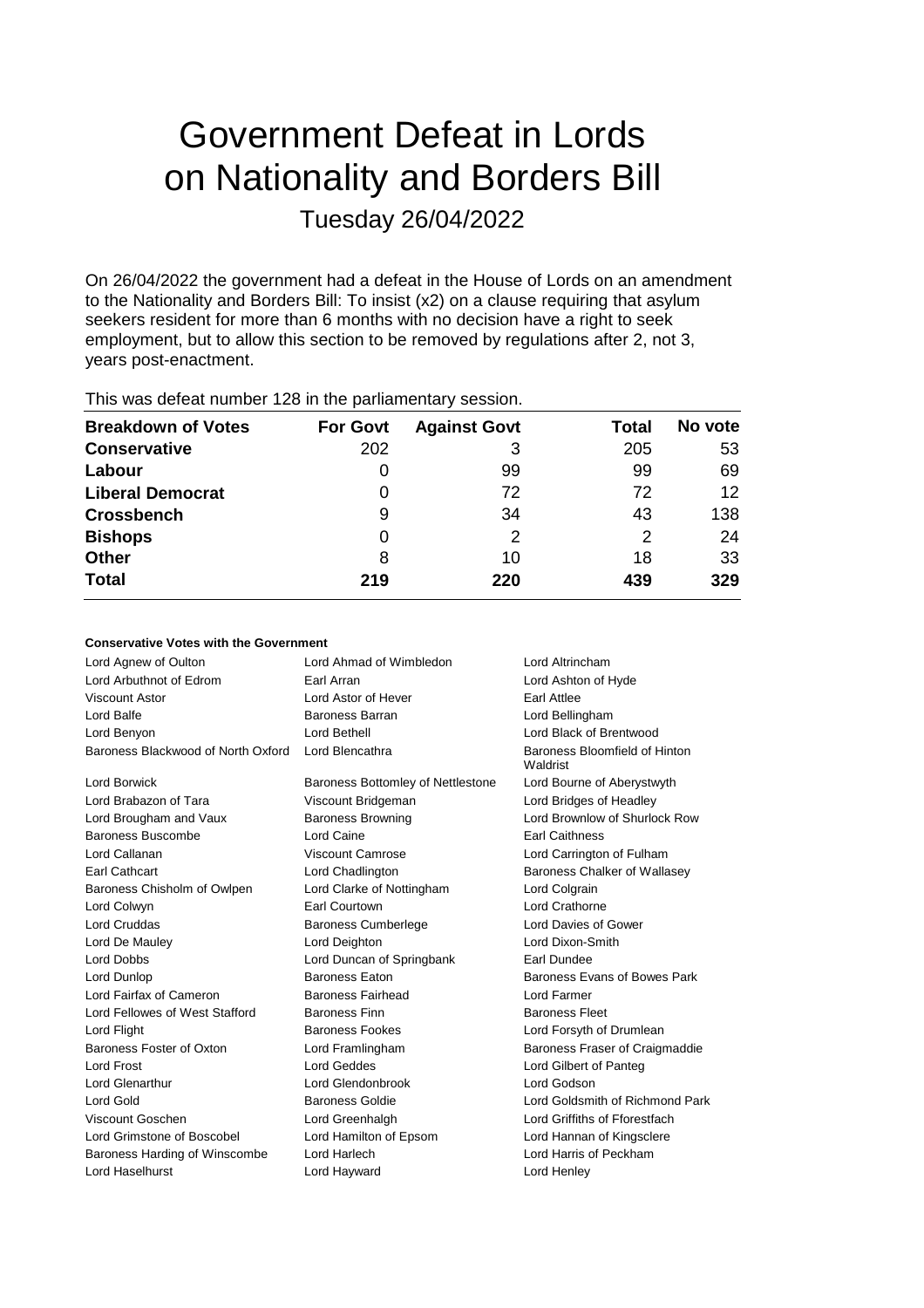Lord Herbert of South Downs Lord Hill of Oareford Lord Hodgson of Astley Abbotts Baroness Hodgson of Abinger Lord Holmes of Richmond Baroness Hooper Lord Horam Lord Howard of Rising Lord Howard of Lympne Earl Howe Lord Howell of Guildford Lord Hunt of Wirral Lord James of Blackheath Baroness Jenkin of Kennington Lord Jopling Lord Kamall Lord Keen of Elie Lord King of Bridgwater Lord Kirkham Lord Kirkhope of Harrogate Lord Lamont of Lerwick Lord Lancaster of Kimbolton Lord Lang of Monkton Lord Lansley Earl Leicester **Lord Leigh of Hurley** Lord Lexden Lord Lilley Earl Lindsay Lord Lingfield Earl Liverpool Lord Lucas Lord Mackay of Clashfern Lord Mancroft Baroness Manzoor Lord Marland Lord Maude of Horsham Baroness McGregor-Smith Lord McInnes of Kilwinning Baroness McIntosh of Pickering Lord McLoughlin Lord Mendoza Baroness Meyer **Baroness Mone** Baroness Mone **Duke of Montrose** Baroness Morgan of Cotes **Baroness Morris of Bolton** Lord Moylan Lord Moynihan Lord Naseby Lord Nash Baroness Neville-Jones Baroness Neville-Rolfe Baroness Newlove Baroness Nicholson of Winterbourne Baroness Noakes Lord Northbrook Lord Norton of Louth Lord Offord of Garvel Lord Parkinson of Whitley Bay Baroness Penn **Lord Pickles** Lord Pickles **Lord Polak** Lord Popat Lord Price Lord Ranger Baroness Rawlings **Example 2** Lord Reay **Baroness Redfern** Lord Ribeiro Lord Risby Lord Robathan Baroness Rock Lord Saatchi Baroness Sanderson of Welton Lord Sandhurst Lord Sarfraz Lord Sassoon Baroness Sater **Baroness Scott of Bybrook** Baroness Seccombe Lord Selkirk of Douglas Baroness Shackleton of Belgravia Lord Sharpe of Epsom Lord Sheikh **Baroness Shephard of Northwold** Lord Sherbourne of Didsbury Lord Shinkwin Lord Smith of Hindhead Lord Spencer of Alresford Lord Sterling of Plaistow Lord Stewart of Dirleton Baroness Stowell of Beeston Lord Strathcarron **Lord Strathclyde** Baroness Sugg Lord Taylor of Holbeach Lord Trefgarne Viscount Trenchard Lord True Lord Udny-Lister Lord Udny-Lister Lord Vaizey of Didcot Baroness Vere of Norbiton Baroness Verma Lord Wakeham Lord Wasserman Lord Wei Lord Wharton of Yarm Lord Whitby Lord Willetts Baroness Williams of Trafford Lord Wolfson of Tredegar Baroness Wyld Lord Young of Cookham Viscount Younger of Leckie

### **Conservative Votes against the Government** Lord Cormack Viscount Hailsham Lord Porter of Spalding

**Labour Votes with the Government**

#### **Labour Votes against the Government**

Baroness Amos Lord Anderson of Swansea Baroness Armstrong of Hill Top Lord Bach **Baroness Bakewell Baroness Bakewell** Lord Berkeley Baroness Blake of Leeds **Baroness Blower** Baroness Blower Lord Bradley Lord Brooke of Alverthorpe Lord Browne of Ladyton Lord Campbell-Savours Lord Cashman **Baroness Chakrabarti** Viscount Chandos Baroness Chapman of Darlington Lord Clark of Windermere Lord Coaker Lord Collins of Highbury **Baroness Corston** Baroness Corston **Baroness Crawley** Lord Davidson of Glen Clova **Lord Davies of Brixton** Baroness Donaghy Lord Dubs Lord Elder Lord Faulkner of Worcester Baroness Gale **Baroness Golding** Lord Glasman **Baroness Golding** Lord Grantchester Lord Grocott Lord Hacking Lord Harris of Haringey **Lord Haworth** Baroness Hayman of Ullock Baroness Hayter of Kentish Town Baroness Healy of Primrose Hill Lord Hendy Baroness Henig **Lord Howarth of Newport** Lord Hunt of Kings Heath Lord Hutton of Furness Baroness Jones of Whitchurch Lord Jones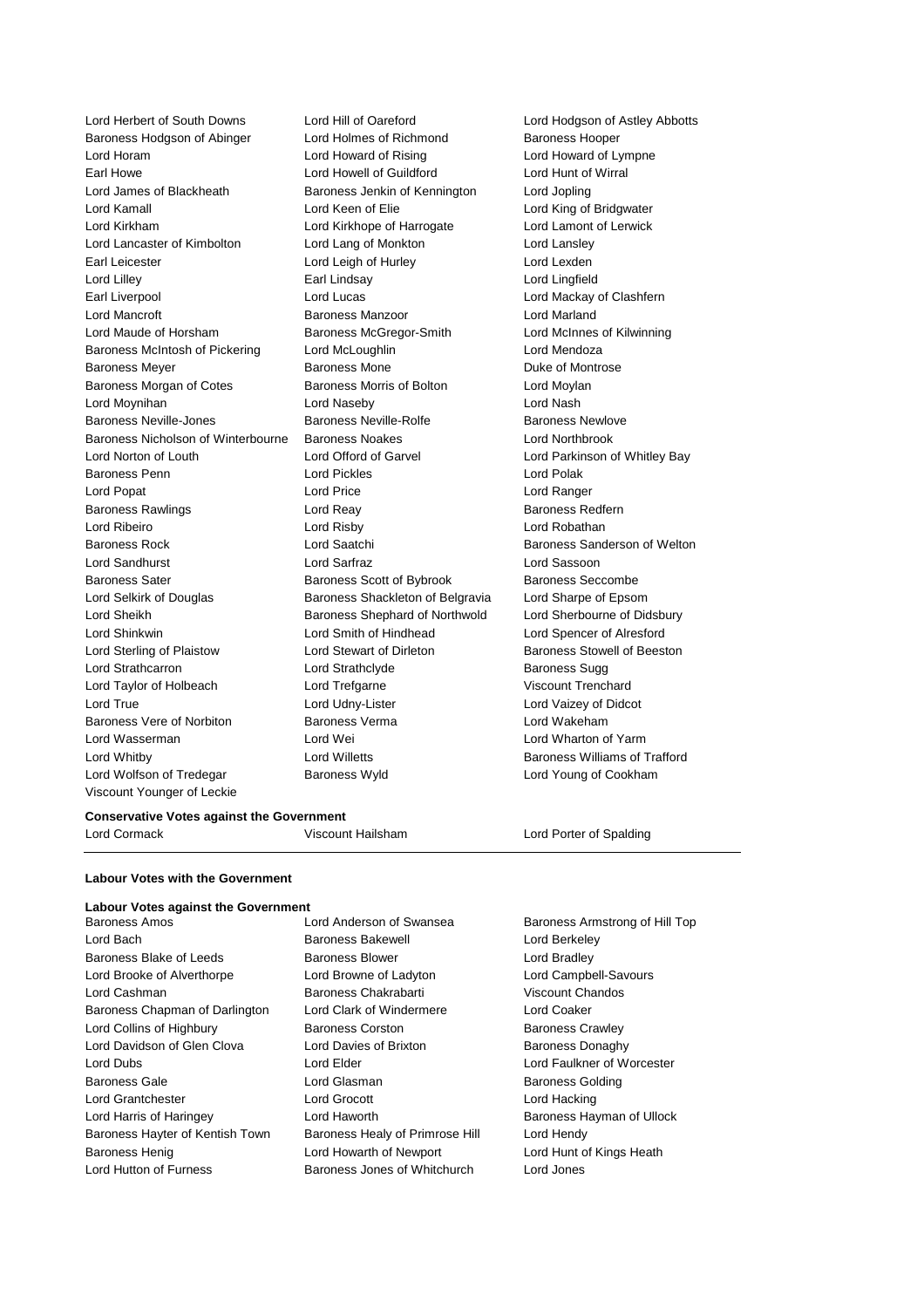Lord Jordan **Lord Communist Lord Kennedy of Southwark** Lord Khan of Burnley<br>
Lord Knight of Weymouth **Exercise Baroness Lawrence of Clarendon** Lord Layard Lord Lennie **Baroness Liddell of Coatdyke** Lord Lipsey **Baroness Lister of Burtersett** Baroness Mallalieu Lord Maxton Lord McAvoy Lord McConnell of Glenscorrodale Baroness McIntosh of Hudnall Lord McNicol of West Kilbride Lord Mendelsohn Lord Monks **Baroness Morgan of Huyton** Baroness Morris of Yardley Lord Murphy of Torfaen **Baroness Nye** Baroness Osamor Lord Ponsonby of Shulbrede Baroness Primarolo Baroness Prosser Baroness Ramsay of Cartvale Baroness Rebuck Baroness Ritchie of Downpatrick Lord Robertson of Port Ellen Lord Rooker Lord Rosser Baroness Royall of Blaisdon Baroness Sherlock **Baroness Sherlock** Lord Sikka Lord Snape **Viscount Stansgate** Baroness Taylor of Bolton<br>
Baroness Thornton **Baroness** Thornton **Baroness** Thornton **Access** Lord Touhig Baroness Thornton Lord Touhig Lord Tunnicliffe **Lord Tunnicliffe** Lord Turnberg **Lord Baroness Warwick of Undercliffe** Lord Watson of Invergowrie **Baroness Wheeler** Baroness Wheeler Baroness Whitaker Lord Whitty Baroness Wilcox of Newport Lord Wood of Anfield Lord Woodley **Baroness Young of Old Scone** Lord Young of Norwood Green

**Baroness Lawrence of Clarendon** Lord Layard<br> **Baroness Liddell of Coatdyke** Lord Liddle

#### **Liberal Democrat Votes with the Government**

#### **Liberal Democrat Votes against the Government**

| Lord Addington                                | Lord Alderdice                 | Lord Allan of Hallam                |  |
|-----------------------------------------------|--------------------------------|-------------------------------------|--|
| Baroness Bakewell of Hardington<br>Mandeville | <b>Baroness Barker</b>         | Baroness Benjamin                   |  |
| Baroness Bonham-Carter of Yarnbury            | Baroness Bowles of Berkhamsted | <b>Baroness Brinton</b>             |  |
| Lord Bruce of Bennachie                       | Lord Burnett                   | Baroness Burt of Solihull           |  |
| Lord Clement-Jones                            | Lord Dholakia                  | <b>Baroness Doocey</b>              |  |
| <b>Baroness Featherstone</b>                  | Lord Foster of Bath            | Lord Fox                            |  |
| Lord German                                   | Earl Glasgow                   | Lord Goddard of Stockport           |  |
| <b>Baroness Grender</b>                       | <b>Baroness Hamwee</b>         | Baroness Harris of Richmond         |  |
| <b>Baroness Humphreys</b>                     | Lord Hussain                   | Baroness Hussein-Ece                |  |
| Baroness Janke                                | <b>Baroness Jolly</b>          | Lord Jones of Cheltenham            |  |
| <b>Baroness Kramer</b>                        | Lord Lee of Trafford           | <b>Baroness Ludford</b>             |  |
| Lord Marks of Henley-on-Thames                | Lord McNally                   | Baroness Miller of Chilthorne Domer |  |
| Lord Newby                                    | <b>Baroness Northover</b>      | Lord Oates                          |  |
| Lord Paddick                                  | Lord Palmer of Childs Hill     | <b>Baroness Parminter</b>           |  |
| <b>Baroness Pinnock</b>                       | Lord Purvis of Tweed           | Lord Razzall                        |  |
| Lord Redesdale                                | Lord Rennard                   | Lord Roberts of Llandudno           |  |
| Baroness Scott of Needham Market              | Lord Scriven                   | Lord Sharkey                        |  |
| Baroness Sheehan                              | Lord Shipley                   | Baroness Smith of Newnham           |  |
| Lord Stephen                                  | Lord Stoneham of Droxford      | Lord Storey                         |  |
| Lord Strasburger                              | Lord Stunell                   | <b>Baroness Suttie</b>              |  |
| Lord Taylor of Goss Moor                      | Lord Teverson                  | Baroness Thomas of Winchester       |  |
| Lord Thomas of Gresford                       | <b>Viscount Thurso</b>         | Lord Tope                           |  |
| Baroness Tyler of Enfield                     | Lord Verjee                    | Lord Wallace of Saltaire            |  |
| <b>Baroness Walmslev</b>                      | Lord Willis of Knaresborough   | Lord Wrigglesworth                  |  |

# **Crossbench Votes with the Government**<br>Lord Cameron of Dillington Vise

Viscount Craigavon Lord Green of Deddington Lord Hogan-Howe Lord Kakkar Lord Kilclooney Lord Richards of Herstmonceux

Viscount Colville of Culross Lord Craig of Radley

## **Crossbench Votes against the Government**

Baroness Bull Lord Carlile of Berriew Lord Cromwell Baroness Deech Baroness D'Souza Baroness Falkner of Margravine Lord Green of Hurstpierpoint Baroness Grey-Thompson Lord Hannay of Chiswick Baroness Hayman Lord Janvrin Lord Kerr of Kinlochard Earl Kinnoull Lord Londesborough

Lord Berkeley of Knighton Lord Blair of Boughton Baroness Boycott Lord Brown of Eaton-under-Heywood